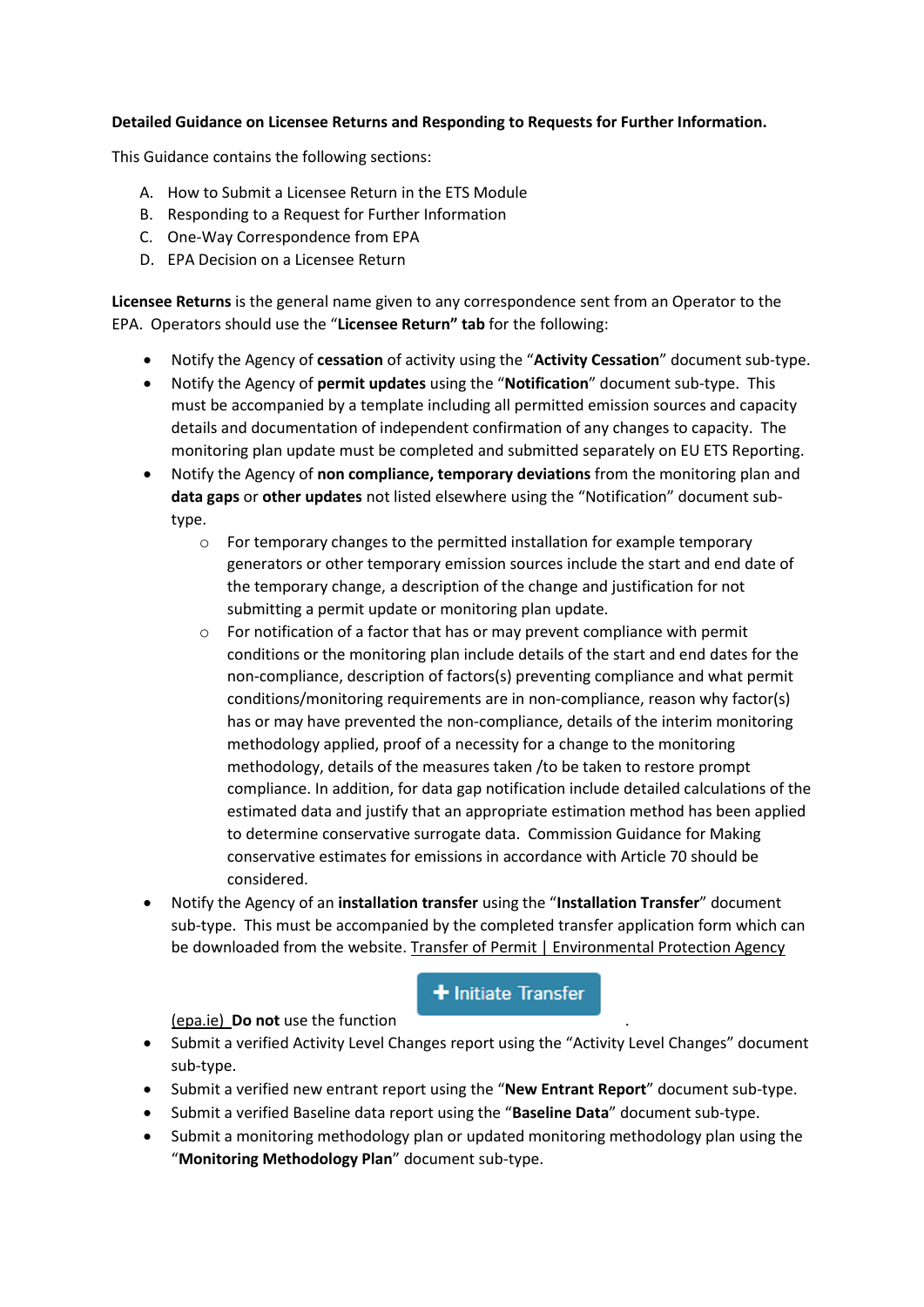### **A. How to Submit a Licensee Return in the ETS Module**

Note that Licensee Returns are associated with a permit, so to begin ensure you are in the correct Reg Number in EDEN (if you have multiple Permits).



4. Select the type of return you are making to the EPA, select ETS Return

Select the type of return you are making to the EPA

| Please Select a Document Type $\vee$ |  |
|--------------------------------------|--|
| Please Select a Document Type        |  |
| <b>ETS Return</b>                    |  |

5. Select the sub-type of return

Select the sub-type of return

| Please Select a Document Sub-type v |    |
|-------------------------------------|----|
| Please Select a Document Sub-type   |    |
| <b>Activity Cessation</b>           | fο |
| <b>Activity Level Changes</b>       |    |
| <b>Baseline Data</b>                |    |
| <b>Installation Transfer</b>        |    |
| Monitoring Methodology Plan         |    |
| <b>New Entrant Report</b>           |    |
| Notification                        |    |
| <b>TKM Plan</b>                     |    |
| <b>TKM Report</b>                   |    |

6. Select the Category of Return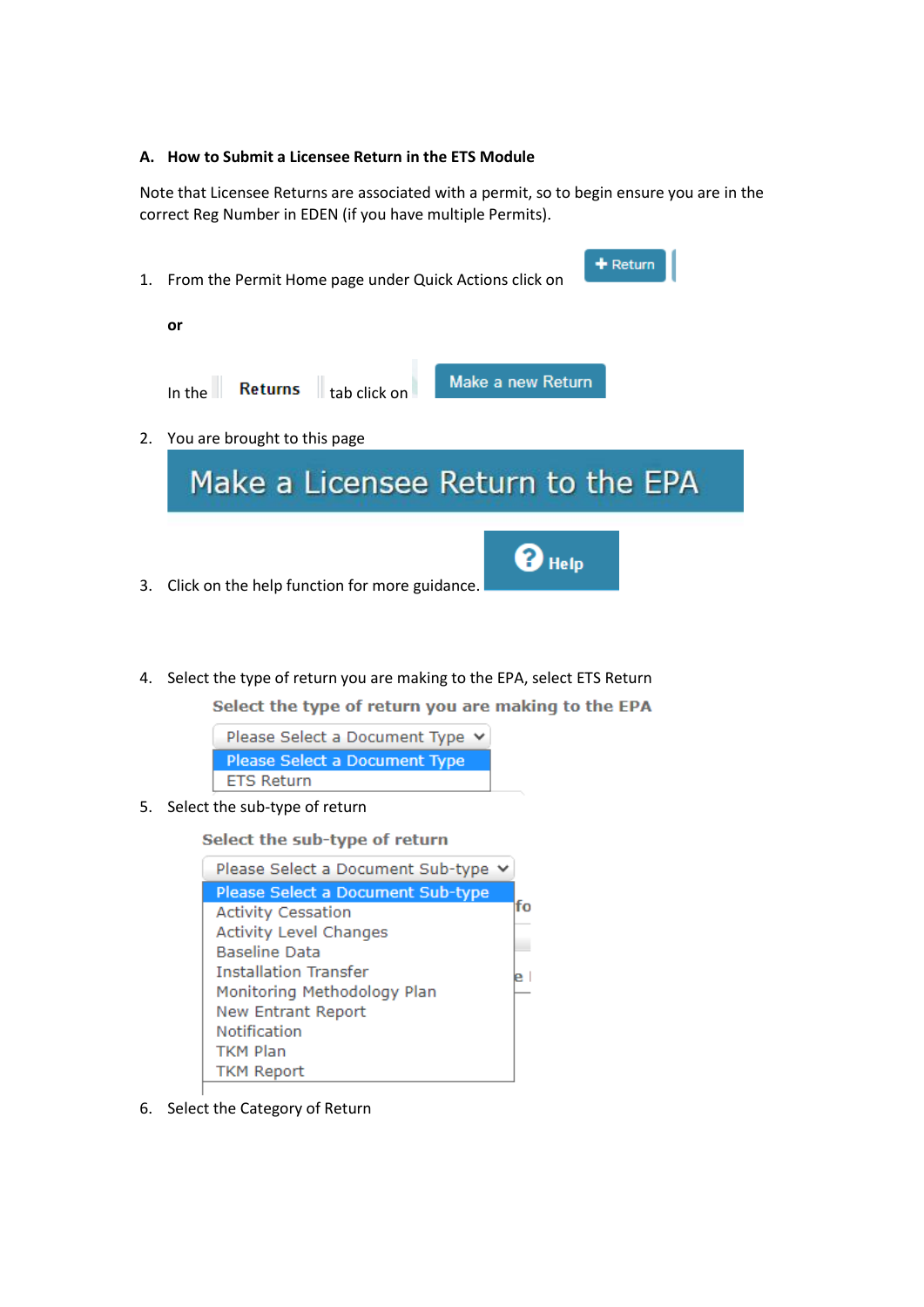### Select the category of return

| Please Select a Document Category ↓ |  |
|-------------------------------------|--|
| Please Select a Document Category   |  |
| Confidential                        |  |
| Non-Confidential                    |  |

#### 7. Enter a Subject, Details and Upload Files if required

Enter a short subject heading below for your return to the EPA (200 character(s) remaining)

Enter the details of your return to the EPA below (2000 character(s) remaining)

If you want to upload a document (e.g. photo, report, etc...) then you can do so by clicking below.



### 8. Submit the Return

| OK |
|----|
|    |

- 9. The Returns  $\|$ <sub>tab now shows the Return you have made with the Status 'New'.</sub>
- 10. The EPA inspector will now assess the return and revert to you if necessary.

### **B. Responding to a Request for Further Information**

The EPA may need the Operator to clarify details in the Return or provide more information to the EPA on any issue related to the permit, monitoring and reporting and free allocation . In this case the EPA initiates a Request for Information (RFI).

1. The Operator will receive an email and is instructed to log into EDEN to view the RFI.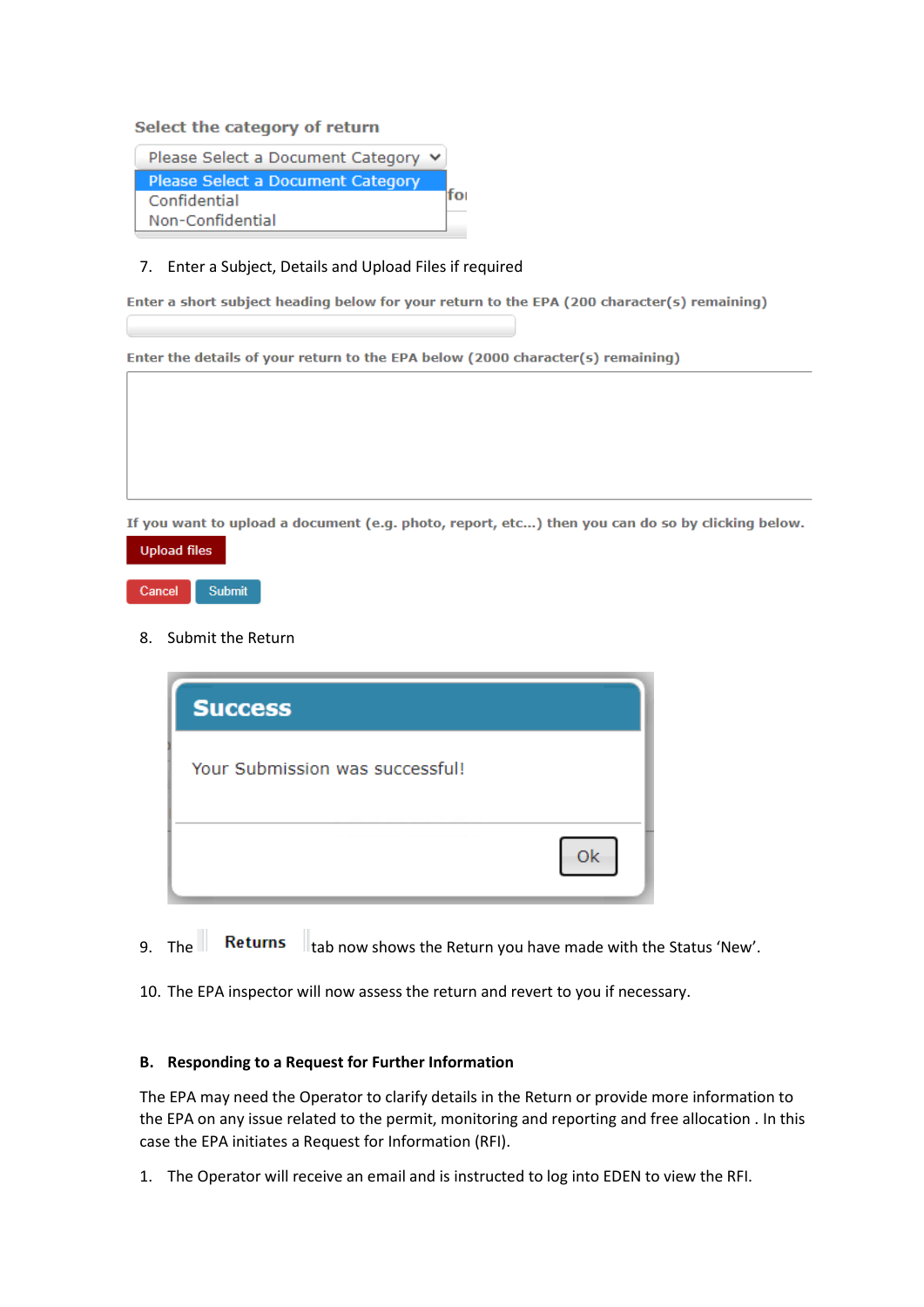You have a new EDEN message. EPA043712  $\sum$  Inbox x



We have sent you a request for more information in relation to your Licensee Return LR052743 Please log on to EDEN and review this activity, details below:

2. In EDEN the RFI is visible in the Dashboard tab and the Notifications tab. Click on the title to open the RFI.



3. Then click on to see the details of the EPA RFI and any attachment that may have been sent by EPA.

4. You can respond and Upload documents as necessary

| <b>Response</b>                                                                        |  |  |  |  |  |  |  |  |
|----------------------------------------------------------------------------------------|--|--|--|--|--|--|--|--|
| Please see the updated docs attached as requested                                      |  |  |  |  |  |  |  |  |
|                                                                                        |  |  |  |  |  |  |  |  |
| Document upload - e.g. Photos. Name all documents appropriately<br><b>Upload files</b> |  |  |  |  |  |  |  |  |
| <b>File Name</b>                                                                       |  |  |  |  |  |  |  |  |
| Test excel to respond to RFI.xlsx                                                      |  |  |  |  |  |  |  |  |

- 5. Submit.
- 6. The EPA Inspector receives an email to say response to an RFI has been received.
- 7. The EPA Inspector will close the RFI and may create another RFI if more information is required.

#### **C. One-Way Correspondence from EPA**

1. In addition to the RFI the EPA can also respond to a Licensee Return using a One-way Correspondence to the operator. You will receive a No Reply email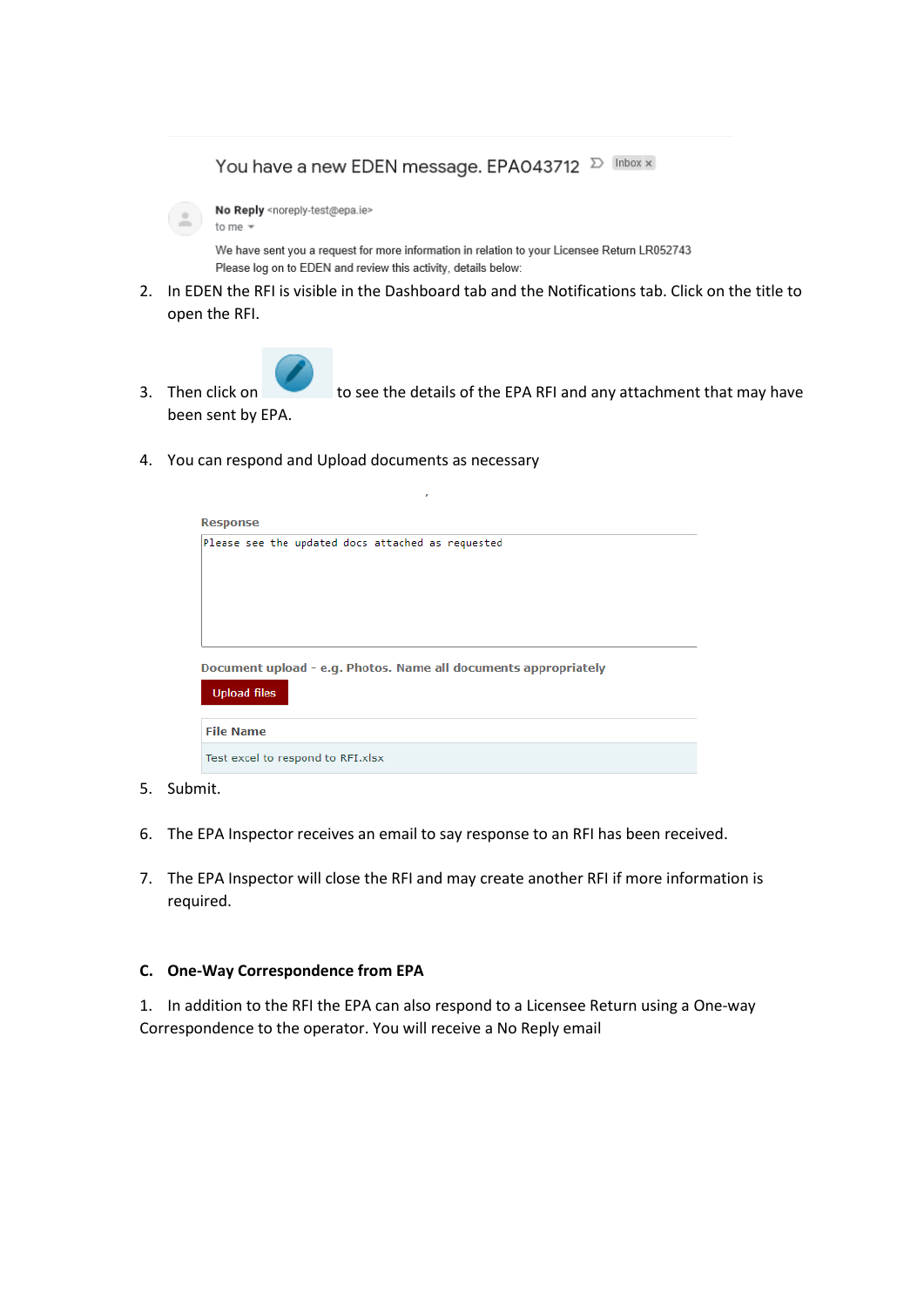No Reply <noreply-test@epa.ie> D to me  $\sqrt{*}$ Dear Sir/Madam, New correspondence from the Environmental Protection Agency is available in EDEN.

Click here to login to EDEN and view this correspondence.

Yours sincerely, Environmental Protection Agency Tel. 053 9160600

You can also see the correspondence on the Notifications section of the dashboard (and in the Notifications tab) with the Status: No Action Required.